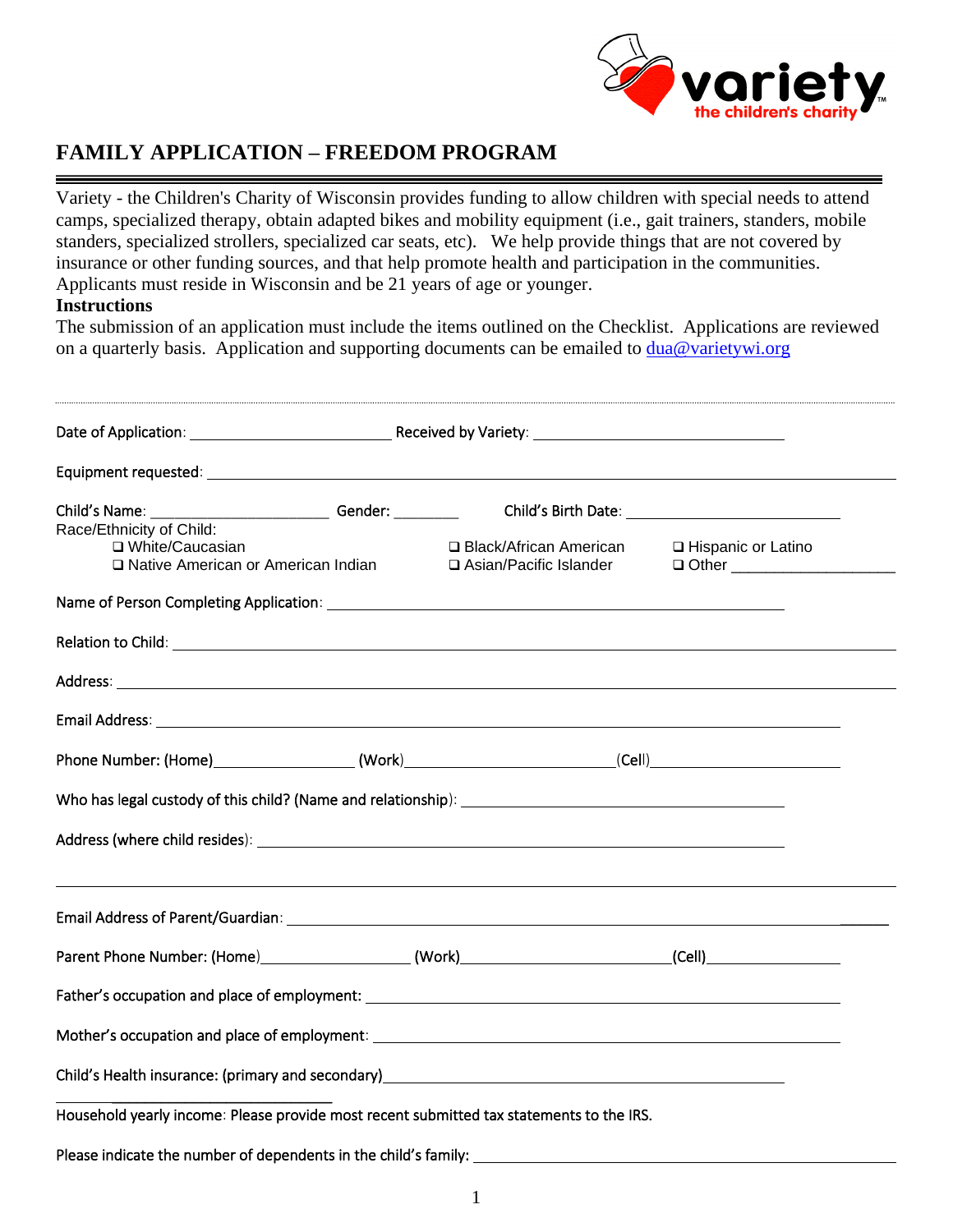| Referred to Variety By: \\connect\\ \\connect\\ \\connect\\ \\connect\\ \\connect\\ \\connect\\ \\connect\\ \\connect\\ \\connect\\ \\connect\\ \\connect\\ \\connect\\ \\connect\\ \\connect\\ \\connect\\ \\connect\\ \\conn    |              |                   |
|-----------------------------------------------------------------------------------------------------------------------------------------------------------------------------------------------------------------------------------|--------------|-------------------|
| Has this child received assistance from Variety in the past? Please explain                                                                                                                                                       |              |                   |
|                                                                                                                                                                                                                                   |              |                   |
| Please list below the Physician/Therapist:Physical-Occupational-Speech, etc. that can provide helpful information to assist with<br>this request. By doing so, you consent to let Variety contact them for information if needed. |              |                   |
| Please obtain from them a letter to verify the need for request                                                                                                                                                                   |              |                   |
| <b>NAME OF PROFESSIONAL &amp; AGENCY</b>                                                                                                                                                                                          | <b>PHONE</b> | <b>OCCUPATION</b> |
|                                                                                                                                                                                                                                   |              |                   |
| Please provide a brief description in the space provided of the child's situation, and the benefit the requested need/equipment<br>will provide.                                                                                  |              |                   |
|                                                                                                                                                                                                                                   |              |                   |
|                                                                                                                                                                                                                                   |              |                   |
|                                                                                                                                                                                                                                   |              |                   |
|                                                                                                                                                                                                                                   |              |                   |
|                                                                                                                                                                                                                                   |              |                   |
|                                                                                                                                                                                                                                   |              |                   |
|                                                                                                                                                                                                                                   |              |                   |
|                                                                                                                                                                                                                                   |              |                   |
|                                                                                                                                                                                                                                   |              |                   |
|                                                                                                                                                                                                                                   |              |                   |
|                                                                                                                                                                                                                                   |              |                   |
| Please provide a recent photo of your child.                                                                                                                                                                                      |              |                   |

IMPORTANT! Please provide a letter of denial for any requested equipment from the insurance/Medicaid waiver program/Family Support, etc.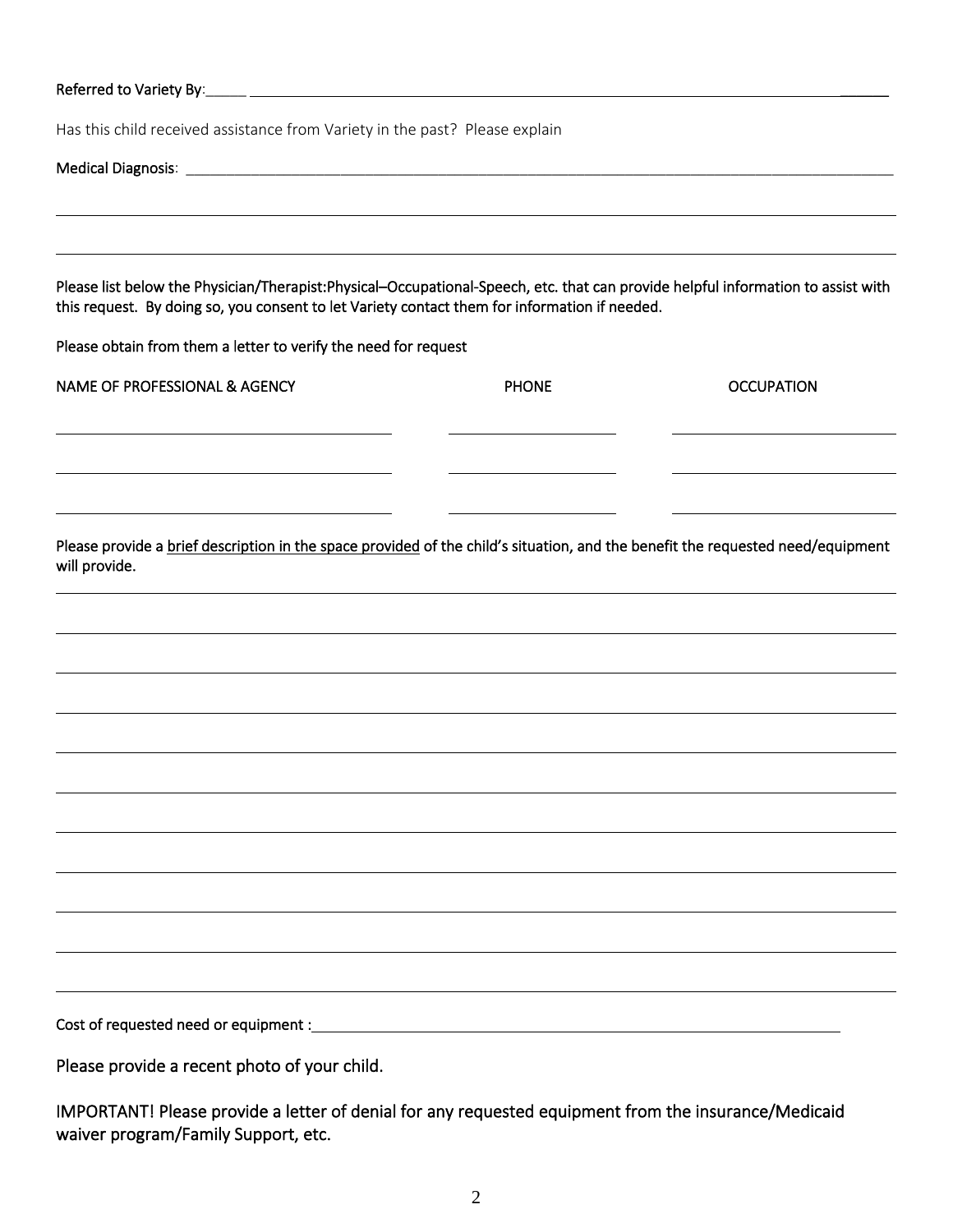

### **INCOME WORKSHEET**

In addition to completing this worksheet, **you must also include documentation of all sources of income**. This can include a copy of the first page of your federal tax return, government financial aid documents, bank statement showing deposits, etc.

1. Parent/Guardian's name, occupation & place of employment:

| 2. Parent/Guardian's name, occupation & place of employment:                                                                                                                                                                                                                                                              |           |                                                          |                                   |
|---------------------------------------------------------------------------------------------------------------------------------------------------------------------------------------------------------------------------------------------------------------------------------------------------------------------------|-----------|----------------------------------------------------------|-----------------------------------|
| 3. I/We earn (gross pay - before taxes) \$______________________ □weekly<br>**Please include all sources of income (e.g., wages, rental income, etc.)                                                                                                                                                                     |           | $\Box$ every 2 weeks                                     | $\Box$ monthly<br>$\Box$ annually |
| 4. Members of the family receive the following amounts each month from:<br>Please total amounts received for all members of the household. If a different amount is received each month, please list<br>the average amount.                                                                                               |           |                                                          |                                   |
| \$100000<br>Pension<br>Social Security/SSI/SSDI<br>___ Unemployment Compensation<br>Child Support/Alimony                                                                                                                                                                                                                 |           |                                                          |                                   |
| 5. The child/family currently receives:<br>□ Medical Assistance<br>□ Children's Waiver<br>$\Box$ Supplemental Security Income $\Box$ Food Stamps/FoodShare<br>$\Box$ Other funding sources $\Box$                                                                                                                         |           | □ Family Support Program<br>$\Box$ Benefits for veterans |                                   |
| 6. The income stated above supports a household of _______(total number of) people.                                                                                                                                                                                                                                       |           |                                                          |                                   |
| 7. How much is family able to contribute to the cost of the requested need/equipment?<br>I understand that if my financial situation changes prior to the allocation of funds, I must notify Variety the Children's<br>Charity of Wisconsin immediately. I attest that all the information provided is true and accurate. |           |                                                          |                                   |
| Signature is required of all parent(s)/legal guardian(s).                                                                                                                                                                                                                                                                 |           |                                                          |                                   |
| Parent/Legal Guardian Name                                                                                                                                                                                                                                                                                                | Signature |                                                          | Date                              |
| Parent/Legal Guardian Name                                                                                                                                                                                                                                                                                                | Signature |                                                          | Date                              |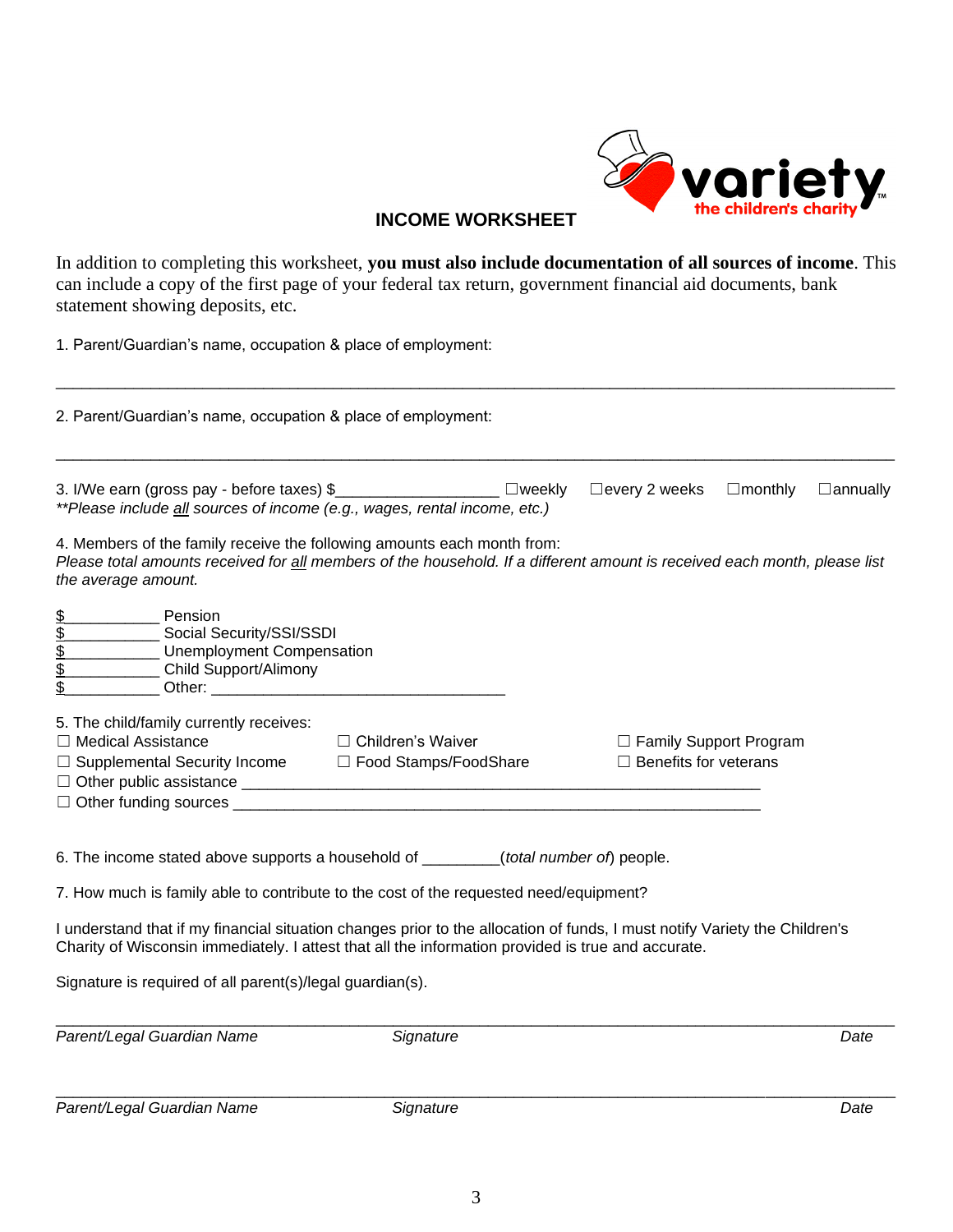4

# RELEASE OF LIABILITY

In consideration of the receipt of mobility equipment awarded by Variety - The Children's Charity,

, (the Recipient thereof), him/herself or through his/her parent or legal guardian, hereby releases and forever discharges **Variety - The Children's Charity of Wisconsin, Variety -The Children's Charity International, and Variety - The Children's Charity of the United States**, **their members, employees and officers (hereafter collectively referred to as "Variety")** from and against any and all claims, of any type, which arise from or are related to:

- 1) any alleged malfunction of or defect in the enabling equipment;
- 2) any allegation that the mobility equipment was not appropriate or suitable for the Recipient;
- 3) any other matter, of any type, related, in any way, to the Recipient's receipt or use of the bicycle/tricycle

| Parent/Legal Guardian                           | Date |
|-------------------------------------------------|------|
|                                                 |      |
| Parent/Legal Guardian                           | Date |
| (Signature is required of all legal guardians.) |      |

**I (We) stipulate that the information included in this application is true to the best of my (our) knowledge. Further, I (we) understand that the presence of inaccurate information in this application could result in the need for the re-evaluation of this application on the part of Variety - The Children's Charity of Wisconsin.**

Parent/Legal Guardian Date

Parent/Legal Guardian Date

*(Signature is required of all legal guardians.)*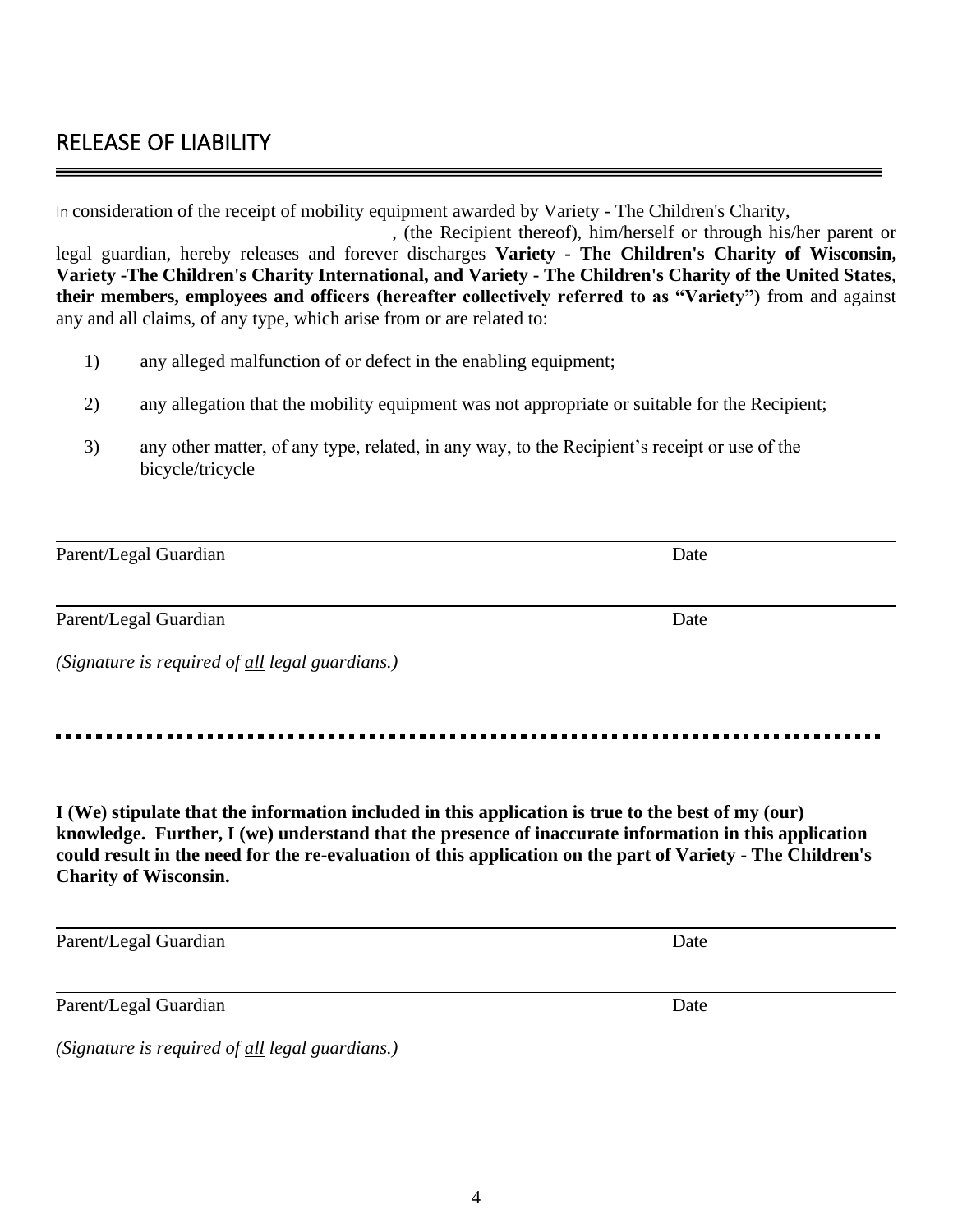

## DISCLAIMER

The mission of Variety is to mobility equipment for special needs children who reside in Wisconsin and who are 21 years of age and younger. The equipment we provide carries no warranty from Variety and its use, even in the event of malfunction resulting in injury, gives rise to no liability on the part of Variety. Variety is merely a funding source. Variety is in no way responsible for reclaiming, disposing of, maintaining or repairing equipment. It is the sole responsibility of the Recipient's legal guardian(s) to maintain, repair and/or dispose of the equipment. Any other costs that may be associated with the equipment such as installation, delivery, labor, disposal, etc. that are not explicitly stated on the application are the sole responsibility of the Recipient's legal guardian(s). All installations of ramps, lifts, stair glides, electrical supplies, etc. must be in compliance with applicable building codes. Variety is in no way responsible for ensuring compliance with any codes.

Before disbursement of any funds to purchase equipment, the legal guardian(s) of the Recipient must have this form signed, witnessed by a non-family member, and returned to Variety.

I \_\_\_\_\_\_\_\_\_\_\_\_\_\_\_\_\_\_\_\_\_\_\_\_\_\_\_\_\_\_\_\_\_\_\_\_ \_\_\_\_\_\_\_\_\_\_\_\_\_\_\_\_\_\_\_\_\_\_\_\_\_\_\_\_\_\_\_\_\_\_\_\_\_\_\_

*(Legal Guardian's Name) (Legal Guardian's Signature)*

am the Legal Guardian of \_\_\_\_\_\_\_\_\_\_\_\_\_\_\_\_\_\_\_\_\_\_\_\_\_\_\_\_\_\_\_\_\_\_\_\_\_\_\_\_\_\_\_\_\_\_\_\_\_\_\_\_\_\_\_\_\_.

*(Recipient's Name printed)*

I have read and fully understand and agree to the above Disclaimer.

 $I$   $\qquad \qquad$   $\qquad \qquad$   $\qquad \qquad$   $\qquad \qquad$   $\qquad \qquad$   $\qquad \qquad$   $\qquad \qquad$   $\qquad \qquad$   $\qquad \qquad$   $\qquad \qquad$   $\qquad \qquad$   $\qquad \qquad$   $\qquad \qquad$   $\qquad \qquad$   $\qquad \qquad$   $\qquad \qquad$   $\qquad \qquad$   $\qquad \qquad$   $\qquad \qquad$   $\qquad \qquad$   $\qquad \qquad$   $\qquad \qquad$   $\qquad \qquad$   $\qquad \qquad$ 

*(Legal Guardian's Name) (Legal Guardian's Signature)*

am the Legal Guardian of \_\_\_\_\_\_\_\_\_\_\_\_\_\_\_\_\_\_\_\_\_\_\_\_\_\_\_\_\_\_\_\_\_\_\_\_\_\_\_\_\_\_\_\_\_\_\_\_\_\_\_\_\_\_\_\_.

*(Recipient's Name printed)*

I have read and fully understand and agree to the above Disclaimer.

This document has been witnessed by

 $\blacksquare$  on this date  $\blacksquare$ 

*(Name) (Date Signed)*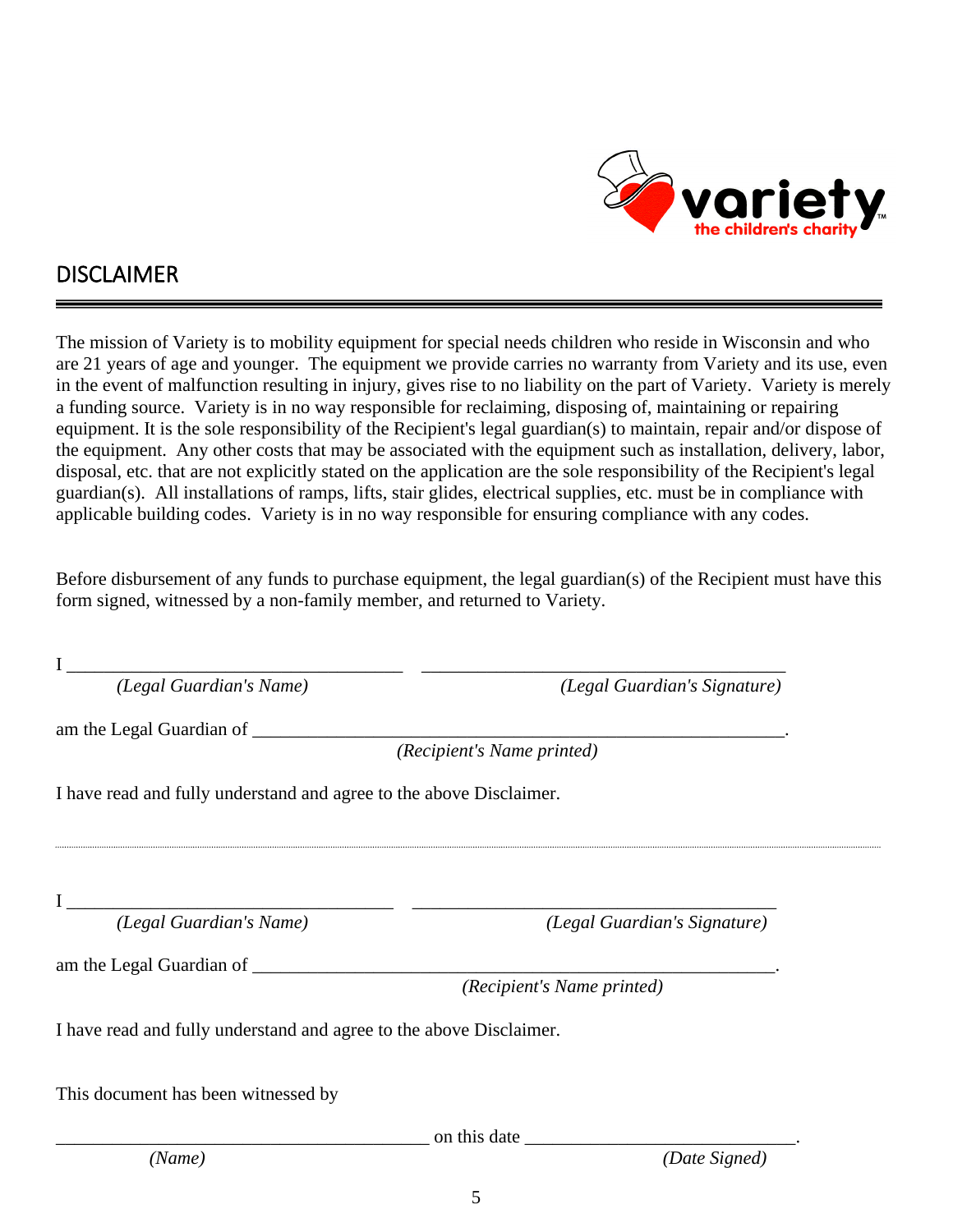

## AUTHORIZATION TO USE NAME AND LIKENESS

The Recipient and his/her parents or legal guardian hereby acknowledge and agree that acceptance of the mobility equipment from Variety may result in publicity. The Recipient and his/her parents or legal guardian hereby irrevocably authorize Variety: (a) to publicize and use the Recipient's likeness, voice and features, with or without his/her name, for any publication, promotion, trade or business use, or any other purpose; (b) to photograph, videotape, film and record each Recipient in any manner Variety chooses; (c) to copyright, convey or otherwise distribute, now or in the future, any such material involving the Recipient, his/her parents or legal guardian and that said material may be distributed to anyone, for any purpose, including the general public, magazines, newspapers, television, radio stations; (d) to publicize, now or in the future, the name of the Recipient including information regarding his/her physical condition and details regarding the enabling equipment received from Variety.

The Recipient and his/her parents or legal guardian agrees that it is not necessary for Variety or anyone else to contact them prior to releasing any information authorized by this document. The Recipient and his/her parents or legal guardian hereby releases Variety from and against any and all claims, of any type, which arise from or are related to Variety's use, distribution or disclosure of any photographs, films, videotapes, electronic recording or other information regarding the Recipient and the award from Variety.

Parent/Legal Guardian Date

Parent/Legal Guardian Date

*(Please note that your signature is not required on this form for the application to be considered by Variety - The Children's Charity. However, we do require photos of your child with their awarded equipment. Please note that we will only publish photos of children authorized by families signing this release form. Other photos will be kept confidential. However, these photos enhance our fundraising efforts to secure additional funding from corporate sponsors, individuals, and community foundations to help children with disabilities and to continue our programs. Thank you.)*